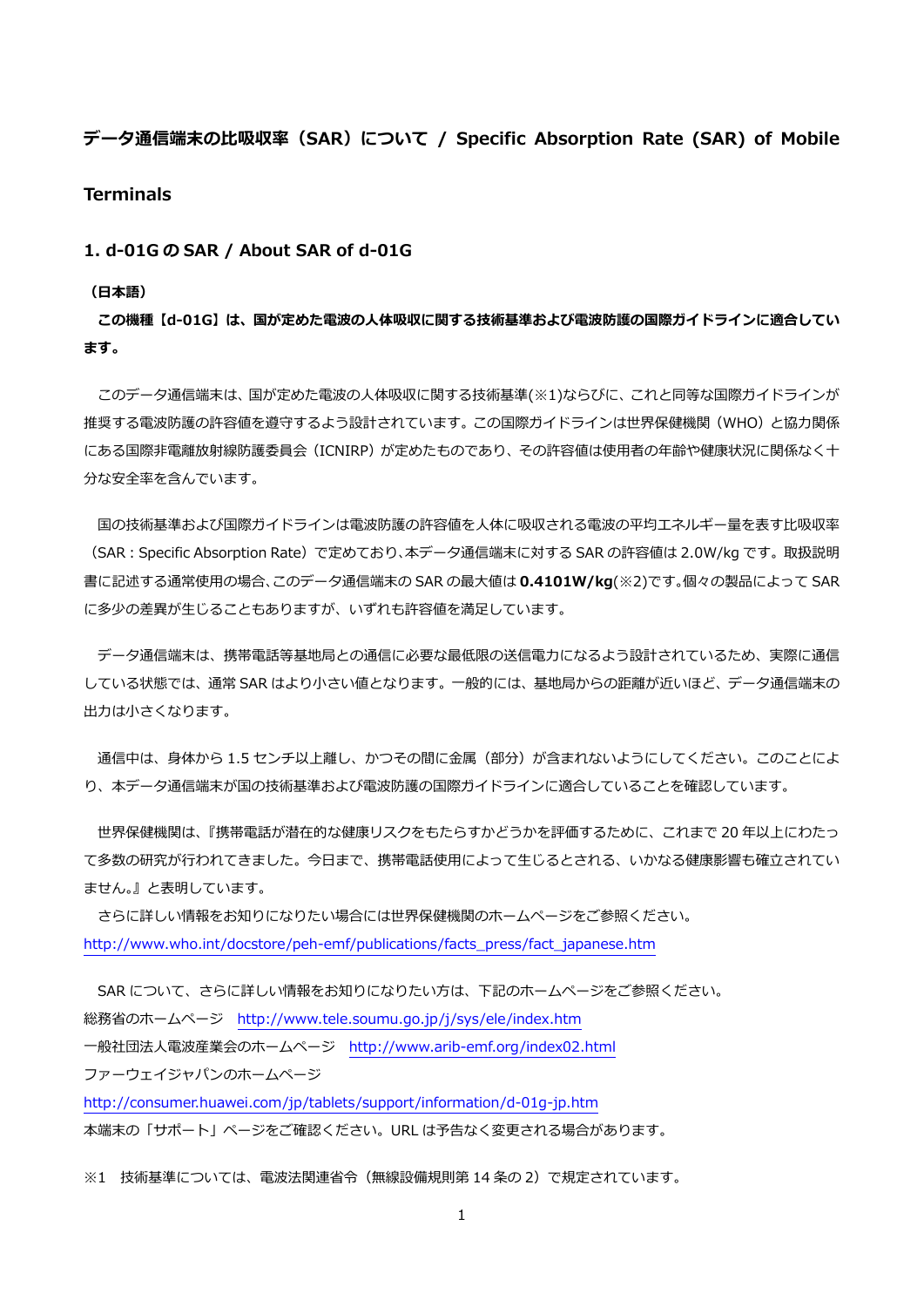※2 Xi/FOMA と同時に使用可能な無線機能を含みます。

### **(In English)**

# **This model [d-01G] device complies with Japanese technical regulations and international guidelines regarding exposure to radio waves.**

This device was designed in observance of Japanese technical regulations regarding exposure to radio waves (\*1) and limits to exposure to radio waves recommended by a set of equivalent international guidelines. This set of international guidelines was set out by the International Commission on Non-Ionizing Radiation Protection (ICNIRP), which is in collaboration with the World Health Organization (WHO), and the permissible limits include a substantial safety margin designed to assure the safety of all persons, regardless of age and health condition.

The technical regulations and international guidelines set out limits for radio waves as the Specific Absorption Rate, or SAR, which is the value of absorbed energy in any 10 grams of tissue over a 6-minute period. The SAR limit for mobile terminals is 2.0 W/kg. The highest SAR value for this device when tested for intended use described in the instruction manual is **0.4101 W/kg** (\*2). There may be slight differences between the SAR levels for each product, but they all satisfy the limit.

The actual SAR of this device while operating can be well below that indicated above. This is due to automatic changes to the power level of the device to ensure it only uses the minimum required to reach the network. Therefore in general, the closer you are to a base station, the lower the power output of the device.

During communication, please keep the device farther than 1.5 cm away from your body without including any metals. This device satisfies the technical regulations and international guidelines.

The World Health Organization has stated that "a large number of studies have been performed over the last two decades to assess whether mobile phones pose a potential health risk. To date, no adverse health effects have been established as being caused by mobile phone use."

Please refer to the WHO website if you would like more detailed information. http://www.who.int/docstore/peh-emf/publications/facts\_press/fact\_english.htm

Please refer to the websites listed below if you would like more detailed information regarding SAR. Ministry of Internal Affairs and Communications Website: http://www.tele.soumu.go.jp/e/sys/ele/index.htm Association of Radio Industries and Businesses Website: http://www.arib-emf.org/index02.html (in Japanese only)

HUAWEI TECHNOLOGIES, JAPAN Website:

http://consumer.huawei.com/jp/tablets/support/information/d-01g-jp.htm

\*1 Technical regulations are defined by the Ministerial Ordinance Related to Radio Law (Article 14-2 of Radio Equipment Regulations).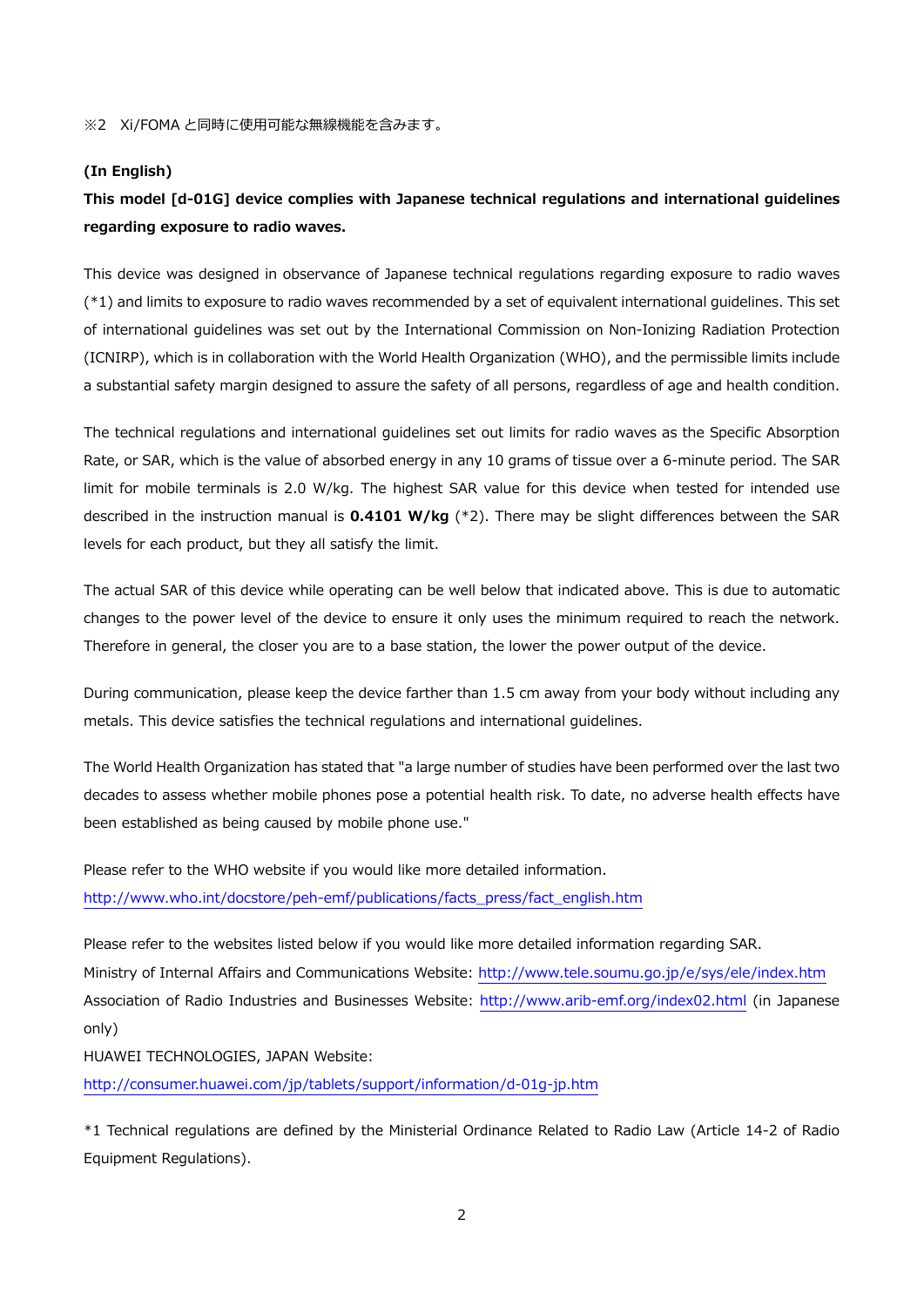\*2 Including other radio systems that can be simultaneously used with Xi/FOMA.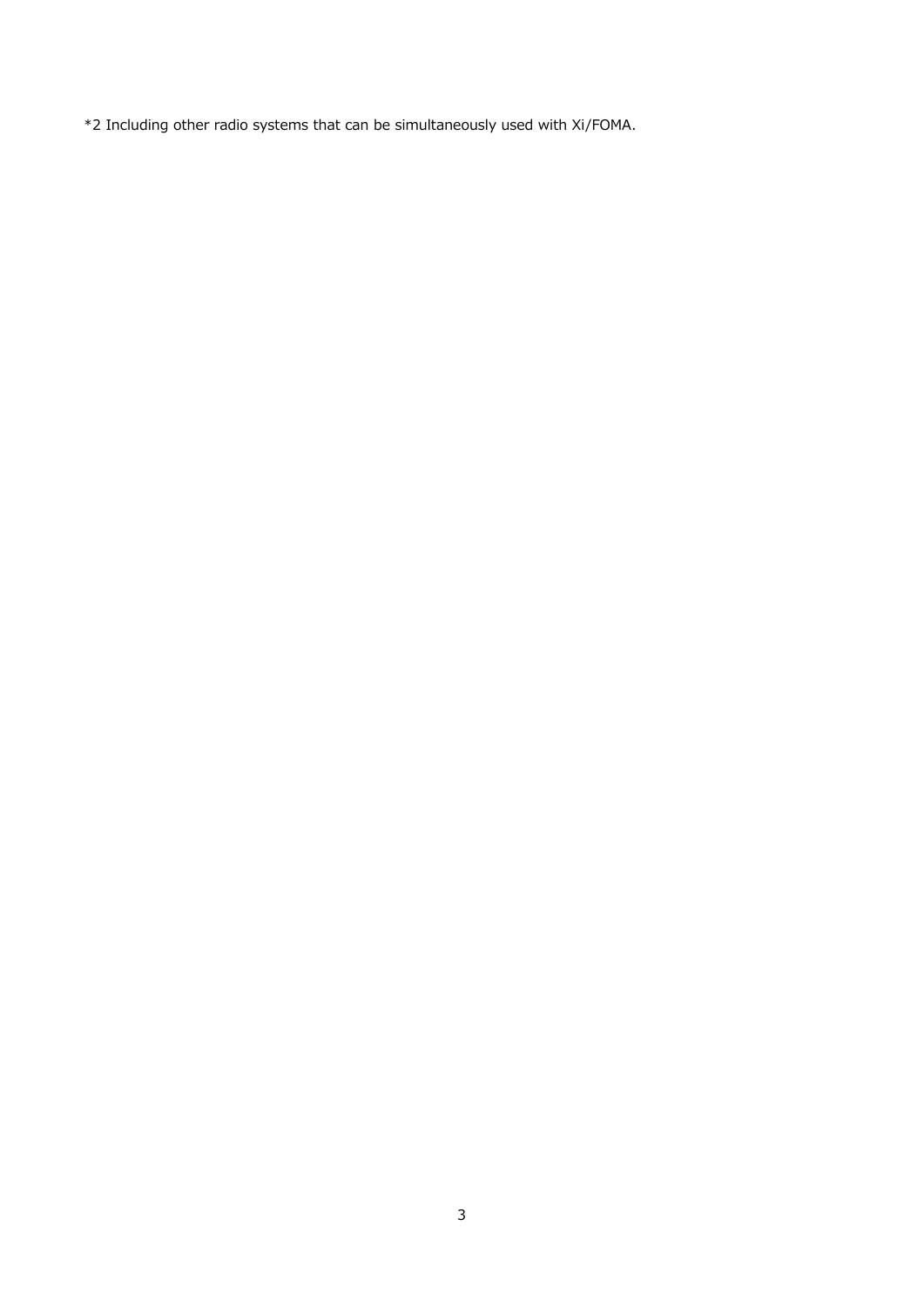# **2. About SAR of d-01G for FCC RF exposure requirements**

# **Body-worn operation**

The device complies with RF specifications when used at a distance of 0 cm from your body. Ensure that the device accessories, such as a device case and device holster, are not composed of metal components. Keep the device away from your body to meet the distance requirement.

# **Certification information (SAR)**

This device is also designed to meet the requirements for exposure to radio waves established by the Federal Communications Commission (USA).

The SAR limit adopted by the USA is 1.6 W/kg averaged over one gram of tissue. The highest SAR value reported to the FCC for this device type complies with this limit.

The highest SAR value reported to the FCC for this device type when using in portable exposure conditions is 1.246 W/kg\*.

FCC ID: QISD-01G

\* Not including other radio systems that can be simultaneously used with Xi/FOMA/GSM/GPRS, etc. (other than Wi-Fi or Bluetooth).